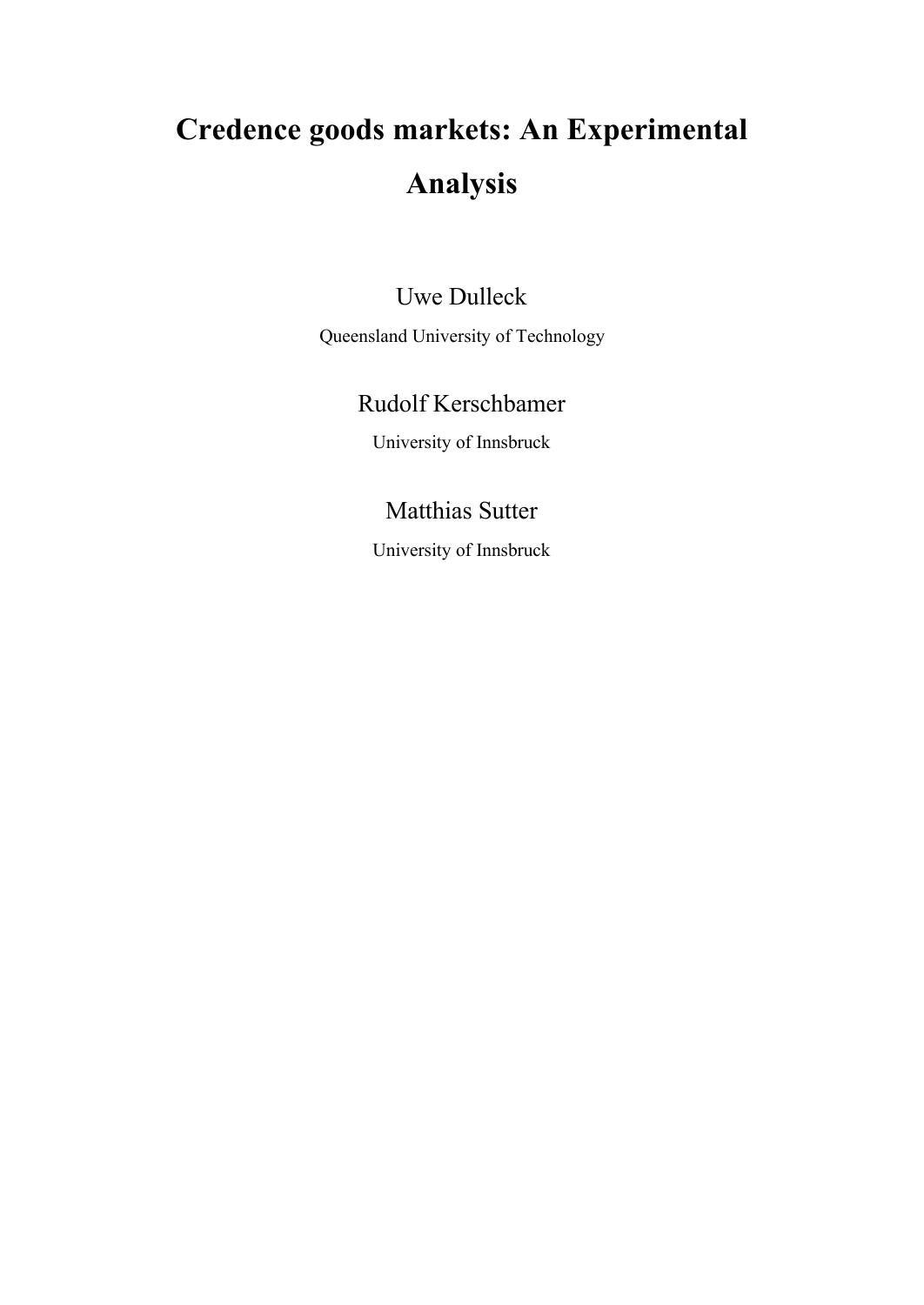#### **Extended Abstract**

 $\overline{a}$ 

Credence goods<sup>1</sup> have the characteristic that customers do not know which type or quality of treatment or good they need, while an expert seller is able to observe and provide the needed treatment. Credence goods are very common in day-to-day life, as all types of repair services, the medical sector as well as specialized dealers of complex goods and even taxi rides exhibit such characteristics. Though customers can observe the utility they derive from such goods *ex post*, they cannot judge whether the quality they have received is the *ex ante* needed one. Moreover, consumers may also be unable to observe which quality they actually received *ex post*. An expert seller, however, is able to identify the quality that fits a customer's needs by performing a diagnosis. He can then provide the right quality and charge for it, or he can exploit the information asymmetry by defrauding the customer. For instance, when a car mechanic repairs your car, he might have an incentive to cheat on you in two dimensions: First, the repair itself might be inefficient. This happens if the mechanic replaces more parts (and charges for the time and material needed to do so) than are actually necessary to bring the car back on the road. This problem is known as *overtreatment* which does not add extra value to the customer. Inefficient treatment also prevails if the mechanic's repair is insufficient, thus leaving you with a bill, but with a car that is not working. This problem is known as *undertreatment*. Second, the repair might be appropriate, but the mechanic might charge you for more than he has actually done (e.g. by claiming to have changed a filter without having done so). This kind of problem is known as *overcharging* and it can lead to inefficiencies in the future if the fear of getting overcharged deters customers from trading on credence goods markets, thereby creating an Akerlof (1970)-type failure of markets.

This paper presents a large experimental study with 936 participants which investigates which factors can cure the inefficiencies arising from the information asymmetries prevalent in credence goods markets. Although credence goods have

<sup>&</sup>lt;sup>1</sup> Darby and Karni (1973) introduced the term *credence goods* and added this type of goods to Nelson's (1970) classification of ordinary, search and experience goods. Ordinary goods (such as milk) have well-known characteristics, and subjects know where to get them. Search goods (like clothes) need to be inspected before buying in order to observe their characteristics. Experience goods (like wine) have unknown characteristics, but they are revealed and found out after buying or using them.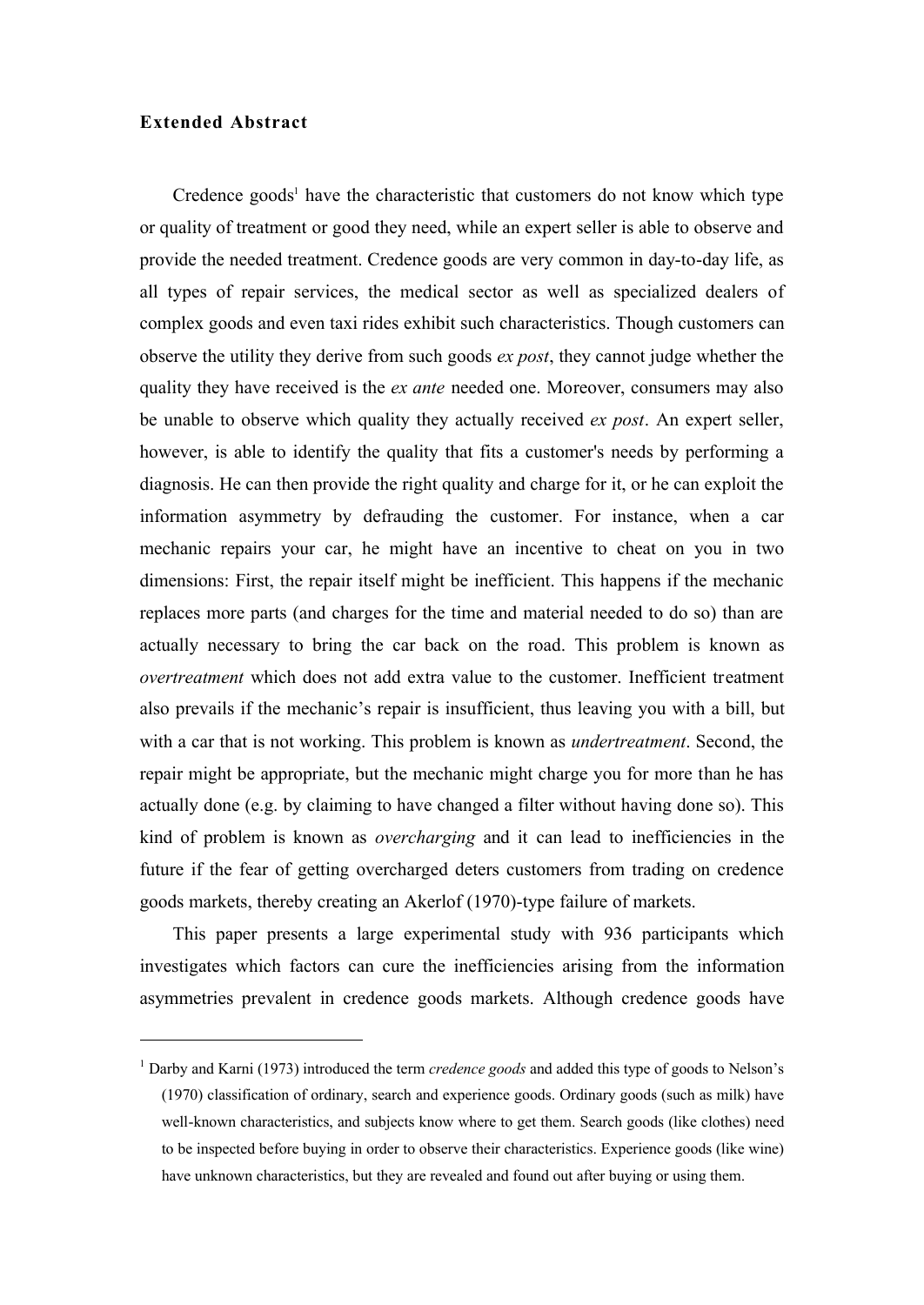received quite some attention in the theoretical and empirical literature in recent years (see Dulleck and Kerschbamer 2006 for a recent survey) we are not aware of any experimental study on credence goods, even though controlled laboratory experiments provide ample opportunities to vary in a systematic way the conditions under which credence goods are provided. Our paper shows that a seller's liability (to provide a good of sufficient quality) and competition among sellers are the most important factors to increase trade on credence goods markets. Observability of a seller's actions (i.e., the customer knows which kind of good has been provided by the seller), although theoretically powerful, has only a minor impact. Similarly, the possibility of reputation building (observability of a seller's past actions) is of negligible importance. Though full efficiency is not reached in the experiment, our results suggest that competition and legal liability-clauses in credence goods markets are most suitable to cure most of the inefficiencies associated with the provision of credence goods.

A vast body of empirical evidence documents very clearly the problems with credence goods. Wolinsky (1993, 1995) refers to a survey conducted by the Department of Transportation estimating that more than half of auto repairs are unnecessary. Hubbard (1998) shows that auto repairers conduct vehicle inspections differently depending on whether the vehicles are on warranty or not. In a medical context, Emons (1997) cites a Swiss study reporting that the average person's probability of receiving one of seven major surgical interventions is one third above that of a physician or a member of a physician's family, indicating that customers' (presumed) education affects the quality of treatment they receive. He also mentions a study by the Federal Trade Commission that documents the tendency of optometrists to prescribe unnecessary treatment. Iizuka (2007) finds that doctors respond to markup differences in the Japanese drug prescription market where doctors often both prescribe and dispense drugs. Gruber et al. (1999) show that the relative frequency of Cesarean deliveries compared to normal child births reacts to the fee differentials of health insurance programs, as does the frequency of Cesarean section delivery negatively in relation to birth rates (Gruber and Owings, 1996). Hughes and Yule (1992) find that the number of cervical cytology treatments is positively correlated with the fee for this treatment. Jürges (2007) or Fuchs (1978) show that a large part of patients' demand for health care services is supply-driven, because physician density,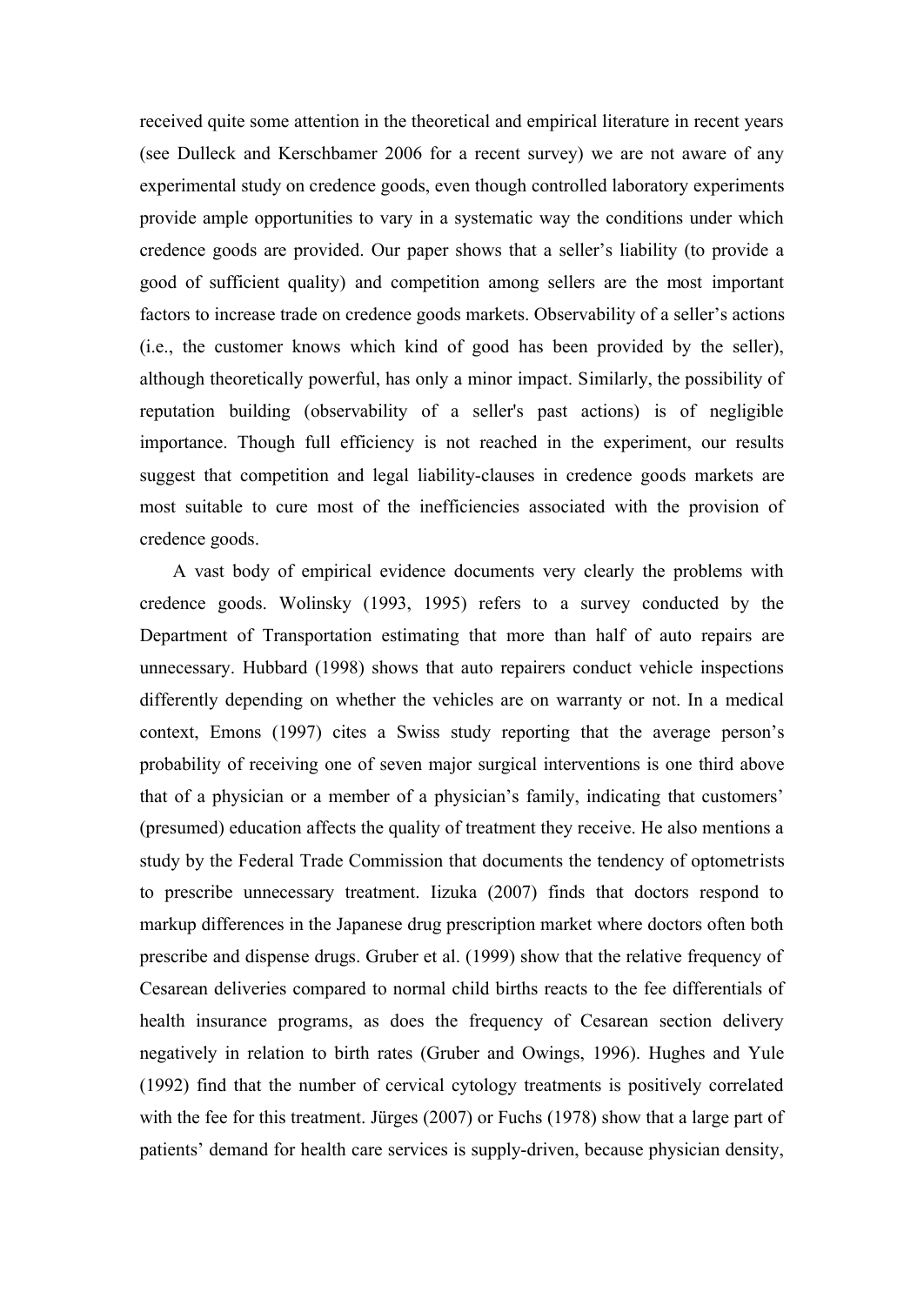for instance, has a significantly positive effect on the number of doctor visits or operations.

Though empirical studies on credence goods markets provide compelling evidence for inefficiencies, they generally suffer from the lack of a controlled variation of factors that influence the efficient provision of credence goods. Either these papers provide evidence that overtreatment is happening, without systematically exploring the conditions leading to it (see, e.g., the case studies mentioned in Wolinsky 1993 and 1995, or Emons 1997). Or they vary only one particular aspect that influences the provision of credence goods – for example the price differential between Cesarean section deliveries and normal child births (Gruber et al., 1999) – without controlling for and varying other important factors (like liability or observability or the degree of competition in the market). By running a controlled laboratory experiment we are able to systematically vary the main factors that may affect the provision of credence goods. Since studies using field data are naturally limited in the number of conditions that can be varied, our experiment complements the empirical literature on credence goods.

So far, there have been no experimental studies on credence goods markets. However, a binary version of the well-known experimental trust game (by Berg et al., 1995) has recently been interpreted as modeling a market for experience goods.<sup>2</sup> Huck et al. (2006, 2007) have shown that experience goods are more efficiently provided when sellers can build up reputation than if this is not the case. Market efficiency increases to about 30% with reputation, but it does not make a difference whether buyers can only observe how a particular seller has served them in the past or whether they know all past quality choices of all sellers. Introducing competition (as compared to bilateral matching of seller and customer) then raises efficiency levels to about

 $\overline{a}$ 

<sup>&</sup>lt;sup>2</sup> Experience goods differ from credence goods in several dimensions: While the valuation of a consumer is strictly increasing in quality with experience goods, it is constant whenever the quality is sufficient with credence goods. While for given prices a consumer can tell you exactly which quality he wants with experience goods, he does not know it with credence goods. While the quality of the good is unobservable *ex ante* but perfectly observable *ex post* with experience goods, it may be observable either *ex ante*, or *ex post,* or neither *ex ante* nor *ex post* with credence goods.